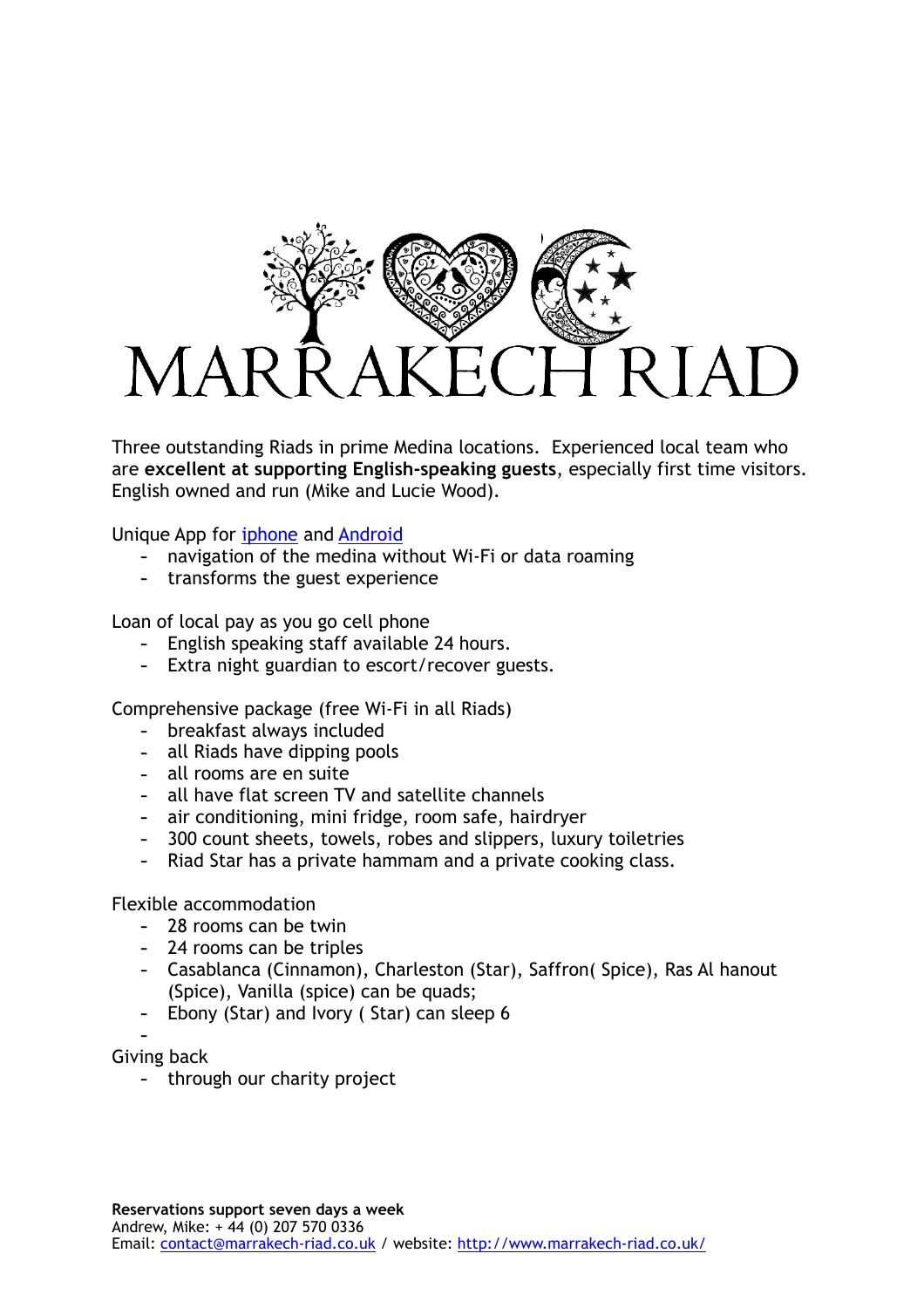## PUBLIC PRICES (without TVA) 1st October 2021 to 30th September 2023

| <b>ROOMS:</b><br>All rooms double or<br>twins                                                                | Low season<br>(July/ August) | Regular season<br>(rest of the year) | High Season<br>$(23$ Dec to 5 Jan) |
|--------------------------------------------------------------------------------------------------------------|------------------------------|--------------------------------------|------------------------------------|
| Category 4 room: Full<br>Suite                                                                               | £140                         | £176                                 | £220                               |
| Riad Star: Ebony, Ivory<br>Riad Spice: Anise,<br>Coriander, Saffron,<br>Paradise, Vanilla, Ras<br>al Hanout. | Dirhams 1,820                | Dirhams 2,280                        | Dirhams 2,860                      |
| Category 3 room:<br>Junior suite                                                                             | £89                          | £144                                 | £180                               |
| Riad Star: Josephine,                                                                                        | Dirhams 1,150                | Dirhams 1,870                        | Dirhams 2,340                      |
| Star, Charleston, Paris                                                                                      |                              |                                      |                                    |
| Riad Cinnamon:<br>Meknes, Casablanca                                                                         |                              |                                      |                                    |
| Riad Spice: Paprika,<br>Nigella                                                                              |                              |                                      |                                    |
| Category 2 room:<br>Medina Room                                                                              | £102                         | £128                                 | £160                               |
| Riad Star: Chiquita,                                                                                         | Dirhams 1,320                | Dirhams 1,660                        | Dirhams 2,080                      |
| peace, Liberty, Grace<br>and Harmony                                                                         |                              |                                      |                                    |
| Riad Spice: Ginger and<br>Juniper                                                                            |                              |                                      |                                    |
| Category 1 room:<br>Superior Room                                                                            | £95                          | £115                                 | £140                               |
| Riad Star:                                                                                                   | Dirhams 1,230                | Dirhams 1,500                        | Dirhams 1,820                      |
| Rainbow, Jazz                                                                                                |                              |                                      |                                    |
| Riad Cinnamon:<br>Fez, Essaouira,<br>Chefchauen                                                              |                              |                                      |                                    |
|                                                                                                              |                              |                                      |                                    |